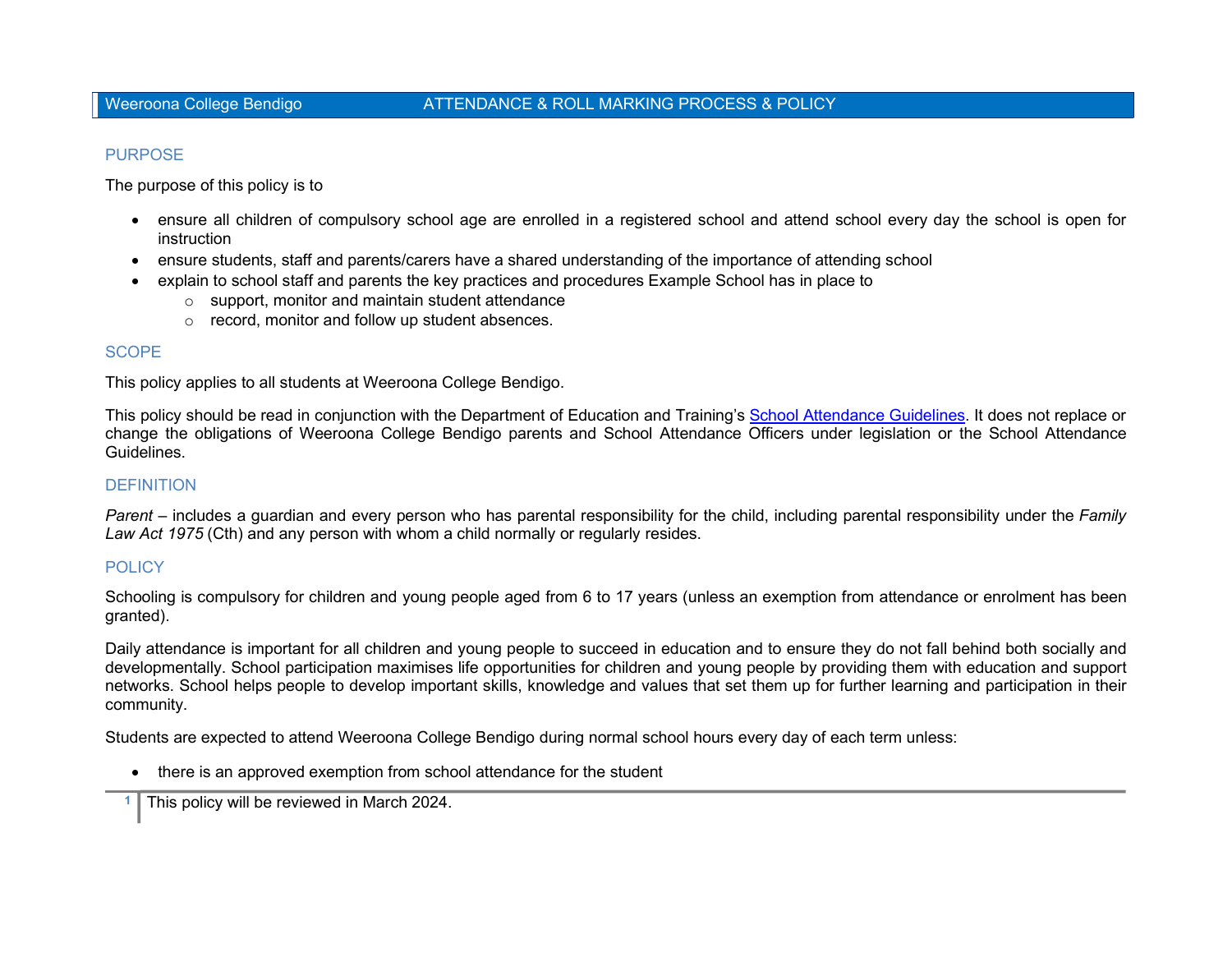# Weeroona College Bendigo **ATTENDANCE & ROLL MARKING PROCESS & POLICY**

- the student has a dual enrolment with another school and has only a partial enrolment in Weeroona College Bendigo or
- the student is registered for home schooling and has only a partial enrolment in Weeroona College Bendigo for particular activities.

Both schools and parents have an important role to play in supporting students to attend school every day.

Weeroona College Bendigo believes all students should attend school all day, every day when the school is open for instruction and is committed to working with its school community to encourage and support full attendance.

Our school will identify individual students or cohorts who are vulnerable and whose attendance is at risk and/or declining and will work with these students and their parents to improve their attendance through a range of interventions and supports.

Students are committed to attending school every day, arriving on time and are ready to learn. Ours students are encouraged to approach their advisor or community leader and seek assistance if there are any issues that are affecting their attendance.

Weeroona College Bendigo parents are committed to ensuring their child/children attend school on time every day when instruction is offered, to communicating openly with the school and providing explanations for any absence.

Parents will communicate with the relevant staff at Weeroona College Bendigo about any issues affecting their child's attendance and work in partnership with the school to address and any concerns.

Parent will provide a reasonable explanation for thei child's absence from school and endeaviuor to schedule family holidays and other activities outside of school hours.

# Supporting and promoting attendance

Weeroona College Bendigo's Student Wellbeing and Engagement Policy supports student attendance.

Weeroona College Bendigo must record attendance in every class. This is necessary to:

- meet legislative requirements
- discharge Weeroona College Bendigo's duty of care for all students

Attendance will be recorded by classroom teachers using Compass.

If students are in attendance at a school approved activity, the teacher in charge of the activity will record them as being present.

This policy will be reviewed in March 2024.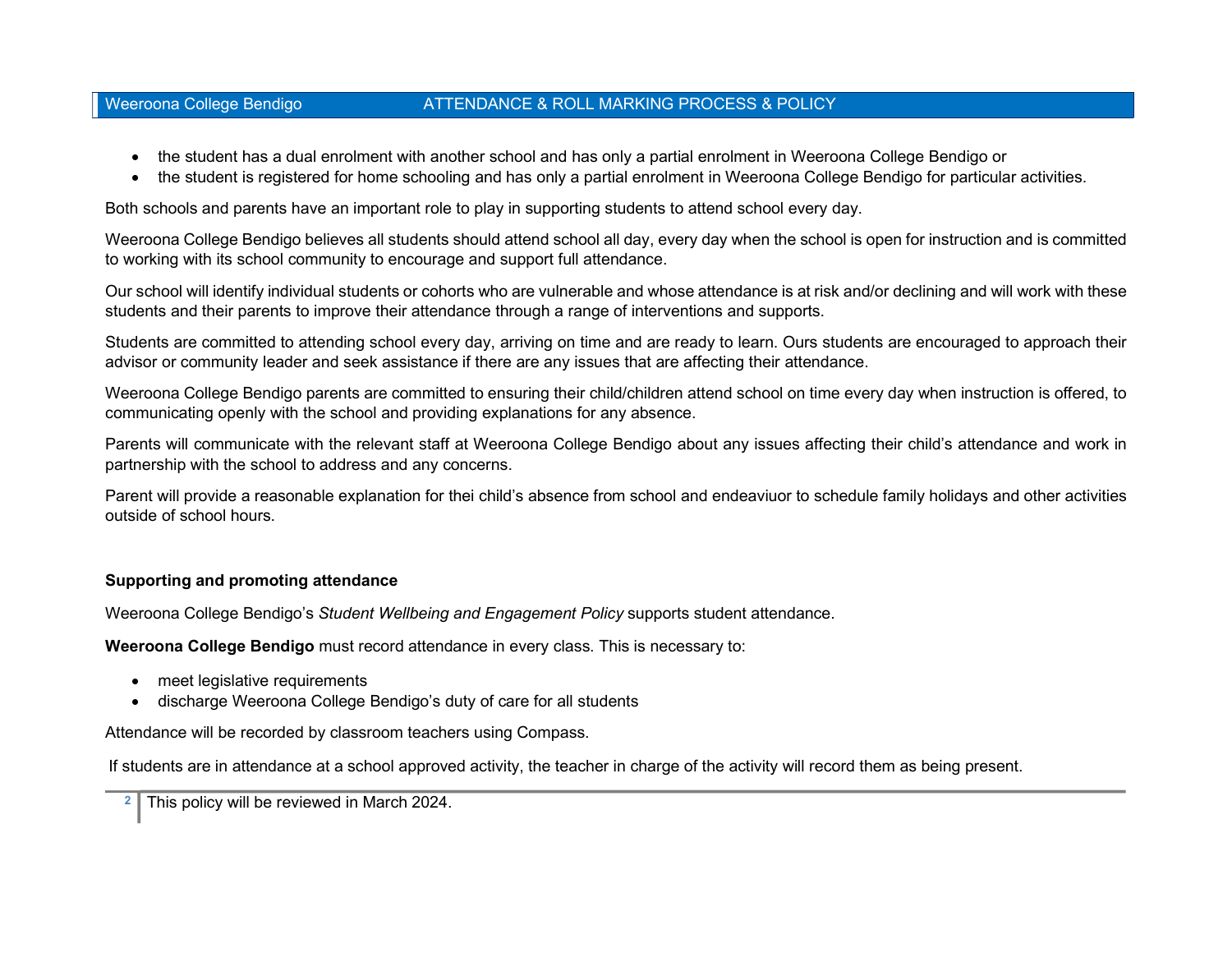# Weeroona College Bendigo **ATTENDANCE & ROLL MARKING PROCESS & POLICY**

### Recording absences

For absences where there is no exemption in place, a parent must provide an explanation on each occasion to the school.

Parents/carers will notify the College of their child's absence by logging into Compass and following the prompts to fill out the details of any absences listed on the Compass home screen. They can also phone the Absence Line or send an email.

The Attendance Officer will contact the relevant Learning Advisor/Learning Community Leaders regarding an absence that they become aware of that is of a serious or of a long term nature (for example: death of a family member, serious illness).

Teachers in charge of an excursion or event are required to provide a list of attending students to the Attendance Officer at least 24 hours prior to departing. Teachers are to note that this is to be entered as a Compass Event by themselves or the Attendance Officer. On the day of the excursion or event, a list of students should be marked using the Compass Event prior to leaving.

If a teacher is unable to mark the roll on the Compass Event they are asked to make a prior arrangement with the Attendance Officer to receive a manual list before the day of the excursion.

Class teachers are asked to ensure that the roll for their class is marked within 20 minutes of the class commencing.

Instrumental Music teachers will mark a roll for the participating student on Compass.

Parents/carers will be sent an SMS at 12noon daily, if their child is absent in Session 1 or 2. If a student is absent in Session 3 or 4, an SMS will be sent at 4pm. Parents/carers will also be sent an SMS at 4pm daily, if their child is marked as late to any class.

### Managing non-attendance and supporting student engagement

All staff are expected to follow the WCB 3 plus days student absence process.